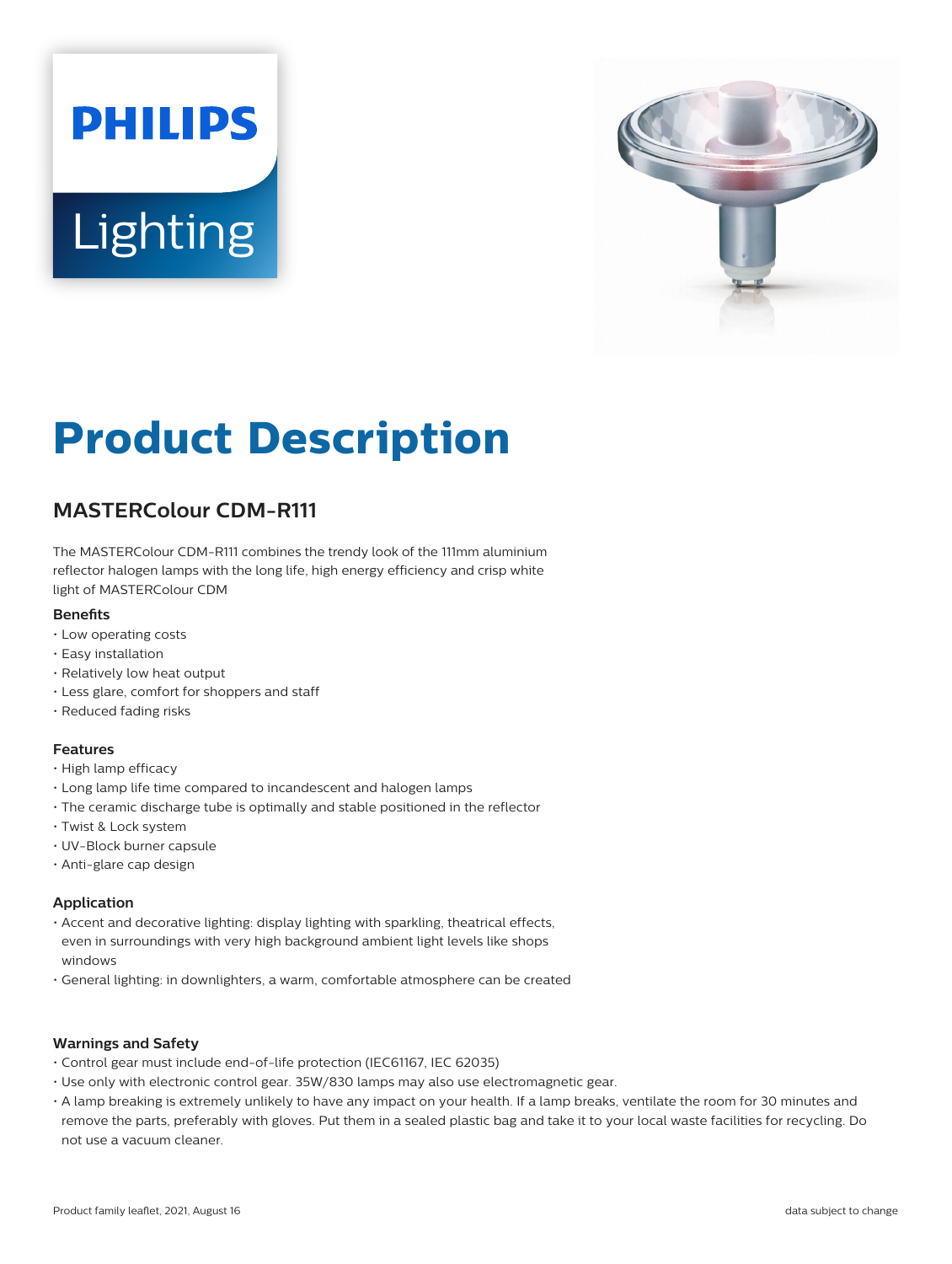# **MASTERColour CDM-R111**

**Versions**



## **Dimensional drawing**

 $\overline{D}$ 

| Product                                       | $D(max)$ C (max)       |       |
|-----------------------------------------------|------------------------|-------|
| MASTERColour CDM-R111 35W/942 GX8.5 24D 1CT   | $111 \text{ mm}$       | 95 mm |
| MASTERColour CDM-R111 35W/942 GX8.5 40D 1CT/6 | $111 \text{ mm}$ 95 mm |       |
| MASTERColour CDM-R111 70W/942 GX8.5 24D 1CT/6 | $111 \text{ mm}$ 95 mm |       |

| <b>Controls and Dimming</b>                |                  |
|--------------------------------------------|------------------|
| <b>Dimmable</b>                            | No               |
|                                            |                  |
| <b>Operating and Electrical</b>            |                  |
| Re-Ignition Time (Min) (Max)               | 15 min           |
| Warm Up Time To 60% Light (Nom)            | 120s             |
|                                            |                  |
| <b>General Information</b>                 |                  |
| Cap-Base                                   | GX85             |
| <b>Operating Position</b>                  | <b>UNIVERSAL</b> |
|                                            |                  |
| <b>Light Technical</b>                     |                  |
| <b>Colour Code</b>                         | 942              |
| <b>Colour Designation</b>                  | Cool White (CW)  |
| <b>Correlated Colour Temperature (Nom)</b> | 4200 K           |
|                                            |                  |
| <b>Mechanical and Housing</b>              |                  |
| <b>Bulb Finish</b>                         | Reflector        |
| <b>Bulb Shape</b>                          | R <sub>111</sub> |
|                                            |                  |

### **Approval and Application**

|            |                                            | <b>Energy Consumption</b> | Mercury (Hg)      | Mercury (Hg)                |
|------------|--------------------------------------------|---------------------------|-------------------|-----------------------------|
| Order Code | <b>Full Product Name</b>                   | kWh/1000 h                |                   | Content (Max) Content (Nom) |
|            | 928096505330 MASTERColour CDM-R111 35W/942 | 40 kWh                    | 2.8 <sub>mg</sub> | 3.0 <sub>mg</sub>           |
|            | GX8.5 24D 1CT                              |                           |                   |                             |
|            | 928096605330 MASTERColour CDM-R111 35W/942 | 43 kWh                    |                   | 3.0 <sub>mg</sub>           |
|            | GX8.5 40D 1CT/6                            |                           |                   |                             |
|            | 928096905330 MASTERColour CDM-R111 70W/942 | 74 kWh                    | 6.6 <sub>mg</sub> | 6.3 <sub>mg</sub>           |
|            | GX8.5 24D 1CT/6                            |                           |                   |                             |

#### **Operating and Electrical**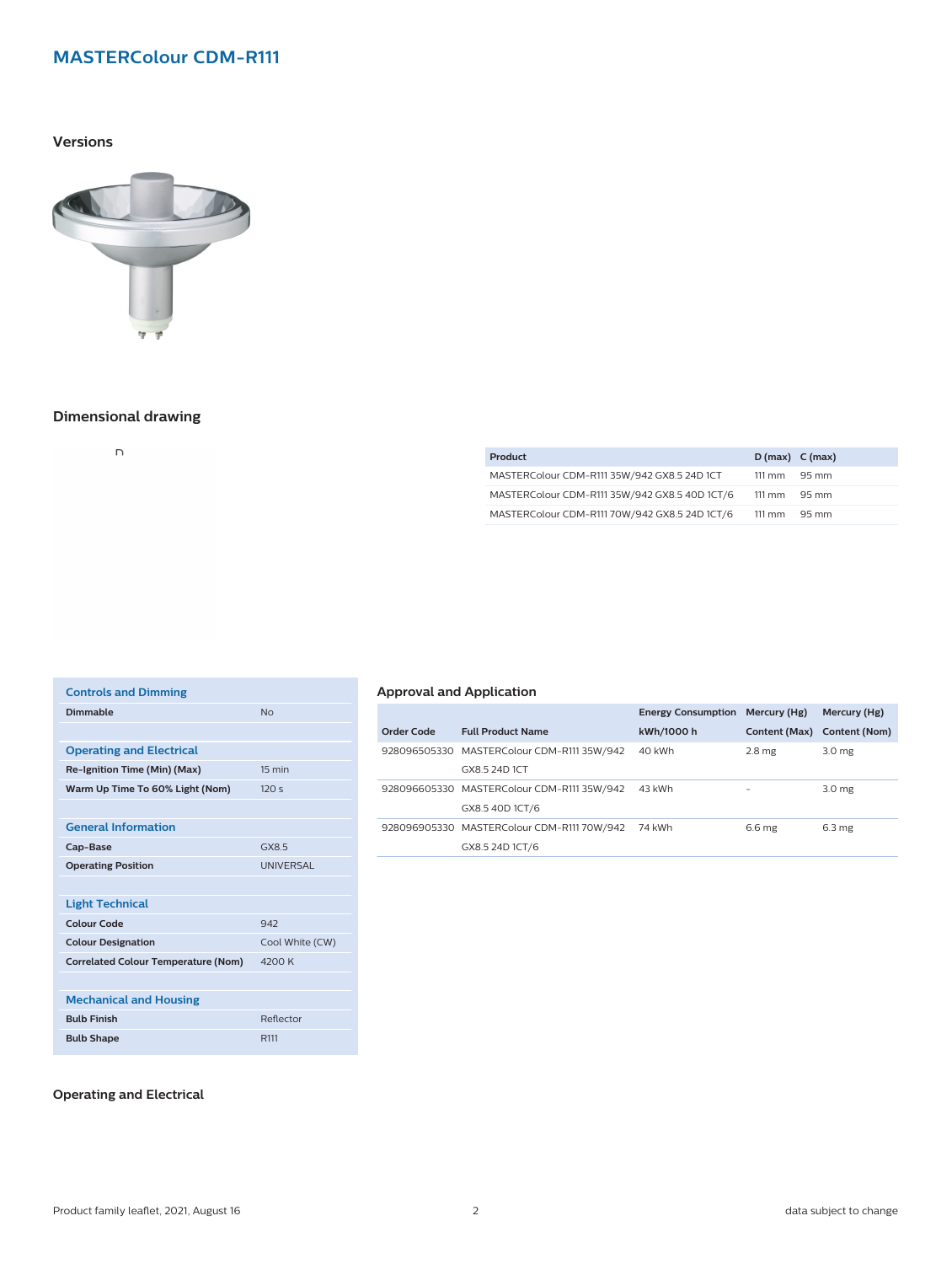# **MASTERColour CDM-R111**

|              |                                | Voltage | <b>Voltage</b> | <b>Voltage</b> | Power  |
|--------------|--------------------------------|---------|----------------|----------------|--------|
| Order Code   | <b>Full Product Name</b>       | (Max)   | (Min)          | (Nom)          | (Nom)  |
| 928096505330 | MASTERColour CDM-              | 94 V    | 78 V           | 86 V           | 39.1 W |
|              | R111 35W/942 GX8.5             |         |                |                |        |
|              | 24D 1CT                        |         |                |                |        |
|              | 928096605330 MASTERColour CDM- | 94 V    | 78 V           | 86 V           | 39.1 W |
|              | R111 35W/942 GX8.5             |         |                |                |        |
|              | 40D 1CT/6                      |         |                |                |        |

|            |                                | <b>Voltage</b> | <b>Voltage</b> | <b>Voltage</b> | Power  |
|------------|--------------------------------|----------------|----------------|----------------|--------|
| Order Code | <b>Full Product Name</b>       | (Max)          | (Min)          | (Nom)          | (Nom)  |
|            | 928096905330 MASTERColour CDM- | 114 V          | 79 V           | 92 V           | 73 2 W |
|            | R111 70W/942 GX8.5             |                |                |                |        |
|            | 24D 1CT/6                      |                |                |                |        |

#### **General Information (1/2)**

|            |                                       | Life To         | Life To         | Life To         |                 |              |                   |
|------------|---------------------------------------|-----------------|-----------------|-----------------|-----------------|--------------|-------------------|
|            |                                       | 10%             | 20%             | 50%             | Life To 5%      |              |                   |
|            |                                       | <b>Failures</b> | <b>Failures</b> | <b>Failures</b> | <b>Failures</b> |              |                   |
| Order Code | <b>Full Product Name</b>              | (Nom)           | (Nom)           | (Nom)           | (Nom)           | Order Code   | <b>Full Produ</b> |
|            | 928096505330 MASTERColour CDM-        | 6500 h          | 7000 h          | 9000 h          | 6000 h          | 928096905330 | <b>MASTERC</b>    |
|            | R111 35W/942 GX8.5                    |                 |                 |                 |                 |              | R111 70W/9        |
|            | 24D 1CT                               |                 |                 |                 |                 |              | 24D 1CT/6         |
|            | 928096605330 MASTERColour CDM- 6500 h |                 | 7000 h          | 9000 h          | 6000 h          |              |                   |
|            | R111 35W/942 GX8.5                    |                 |                 |                 |                 |              |                   |
|            | 40D 1CT/6                             |                 |                 |                 |                 |              |                   |
|            |                                       |                 |                 |                 |                 |              |                   |

|            |                                | Life To         | Life To         | Life To         |                 |
|------------|--------------------------------|-----------------|-----------------|-----------------|-----------------|
|            |                                | 10%             | 20%             | 50%             | Life To 5%      |
|            |                                | <b>Failures</b> | <b>Failures</b> | <b>Failures</b> | <b>Failures</b> |
| Order Code | <b>Full Product Name</b>       | (Nom)           | (Nom)           | (Nom)           | (Nom)           |
|            | 928096905330 MASTERColour CDM- | 8500 h          | 9500 h          | 11000 h         | 7500 h          |
|            | R111 70W/942 GX8.5             |                 |                 |                 |                 |
|            | 24D 1CT/6                      |                 |                 |                 |                 |

#### **General Information (2/2)**

| Order Code | <b>Full Product Name</b>                                        | <b>Switching Cycle</b> |
|------------|-----------------------------------------------------------------|------------------------|
|            | 928096505330 MASTERColour CDM-R111 35W/942 GX8.5 24D 1CT        | 800X                   |
|            | 928096605330 MASTERColour CDM-R111 35W/942 GX8.5 40D 1CT/6 800X |                        |

| Order Code | <b>Full Product Name</b>                                          | <b>Switching Cycle</b> |
|------------|-------------------------------------------------------------------|------------------------|
|            | 928096905330 MASTERColour CDM-R111 70W/942 GX8.5 24D 1CT/6 1.000X |                        |

#### **Light Technical (1/2)**

|                   | <b>Beam</b>         |              | Chromaticity<br>Chromaticity |                           |       |  | <b>Beam</b>               |                     | Chromaticity | Chromaticity       |                           |       |
|-------------------|---------------------|--------------|------------------------------|---------------------------|-------|--|---------------------------|---------------------|--------------|--------------------|---------------------------|-------|
|                   | <b>Full Product</b> | Angle        | Beam                         | Coordinate X Coordinate Y |       |  |                           | <b>Full Product</b> | Angle        | <b>Beam</b>        | Coordinate X Coordinate Y |       |
| <b>Order Code</b> | <b>Name</b>         | (Nom)        | Description                  | (Nom)                     | (Nom) |  | Order Code                | <b>Name</b>         | (Nom)        | <b>Description</b> | (Nom)                     | (Nom) |
| 928096505330      | MASTERColour        | $24^{\circ}$ | Narrow                       | 0.371                     | 0.366 |  |                           | 35W/942 GX8.5       |              |                    |                           |       |
|                   | $CDM-$ R111         |              | Flood                        |                           |       |  |                           | 40D 1CT/6           |              |                    |                           |       |
|                   | 35W/942 GX8.5       |              |                              |                           |       |  | 928096905330 MASTERColour |                     | $24^{\circ}$ | Narrow             | 0.371                     | 0.366 |
|                   | 24D 1CT             |              |                              |                           |       |  |                           | <b>CDM-R111</b>     |              | Flood              |                           |       |
| 928096605330      | MASTERColour        | 40°          | Flood                        | 0.370                     | 0.365 |  |                           | 70W/942 GX8.5       |              |                    |                           |       |
|                   | <b>CDM-R111</b>     |              |                              |                           |       |  |                           | 24D 1CT/6           |              |                    |                           |       |

#### **Light Technical (2/2)**

|            |                                                  | Colour                 | Limf At End Of          |                          |                      |                 |                 |
|------------|--------------------------------------------------|------------------------|-------------------------|--------------------------|----------------------|-----------------|-----------------|
|            |                                                  | <b>Rendering Index</b> | <b>Nominal Lifetime</b> | <b>Luminous Flux</b>     | <b>Luminous Flux</b> | Luminous        | <b>Luminous</b> |
| Order Code | <b>Full Product Name</b>                         | (Nom)                  | (Nom)                   | (Nom)                    | (Rated) (Nom)        | Intensity (Min) | Intensity (Nom) |
|            | 928096505330 MASTERColour CDM-R111 35W/942 GX8.5 | 93                     | 65%                     | 1300 lm                  | 1350 lm              | 5700 cd         | 7350 cd         |
|            | 24D 1CT                                          |                        |                         |                          |                      |                 |                 |
|            | 928096605330 MASTERColour CDM-R111 35W/942 GX8.5 | -93                    | 65%                     | $\overline{\phantom{a}}$ | 1350 lm              | 3000 cd         | 3450 cd         |
|            | 40D 1CT/6                                        |                        |                         |                          |                      |                 |                 |
|            | 928096905330 MASTERColour CDM-R111 70W/942 GX8.5 | 96                     | 60%                     | 2800 lm                  | 2850 lm              | 11000 cd        | 14300 cd        |
|            | 24D 1CT/6                                        |                        |                         |                          |                      |                 |                 |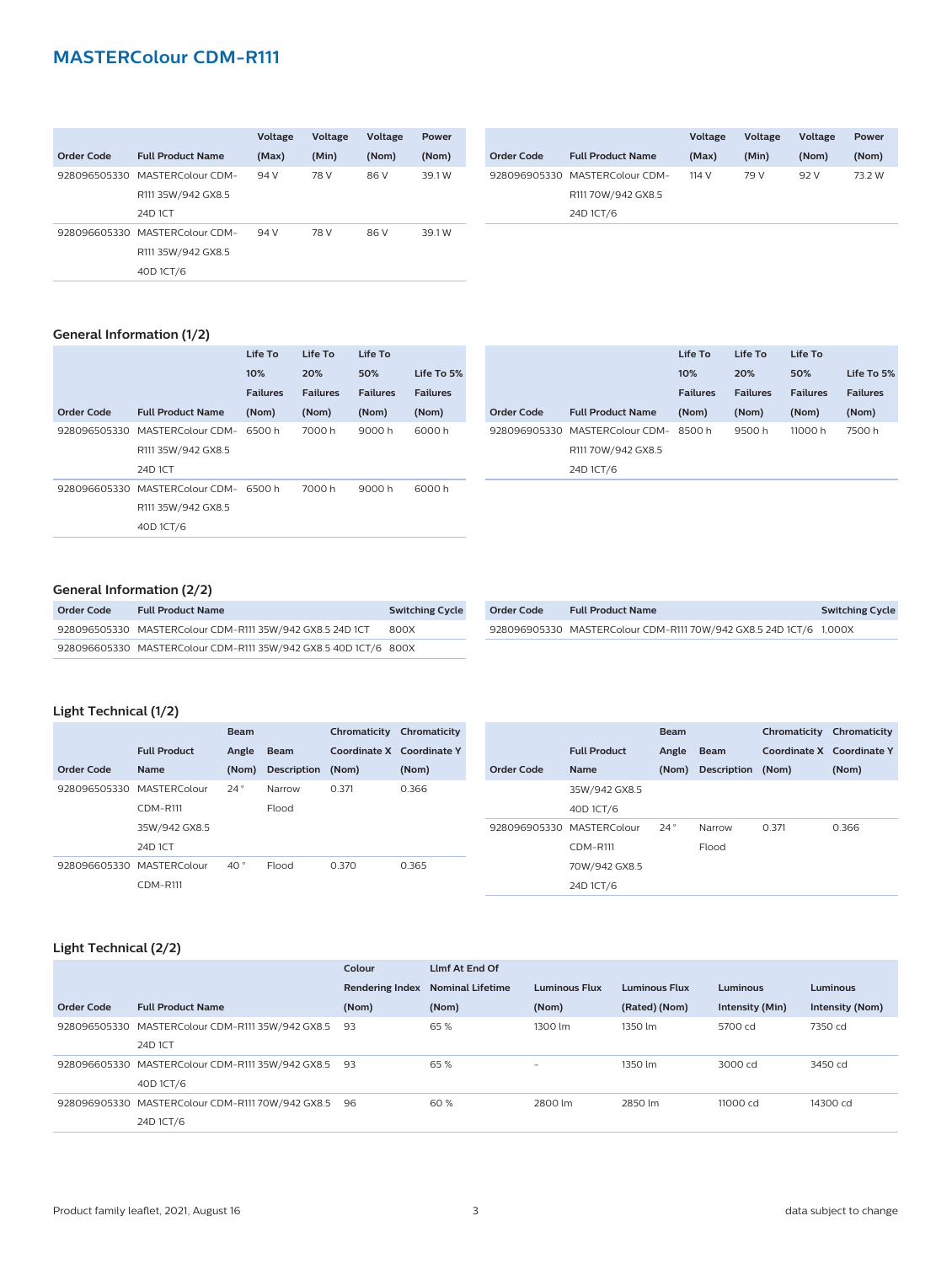